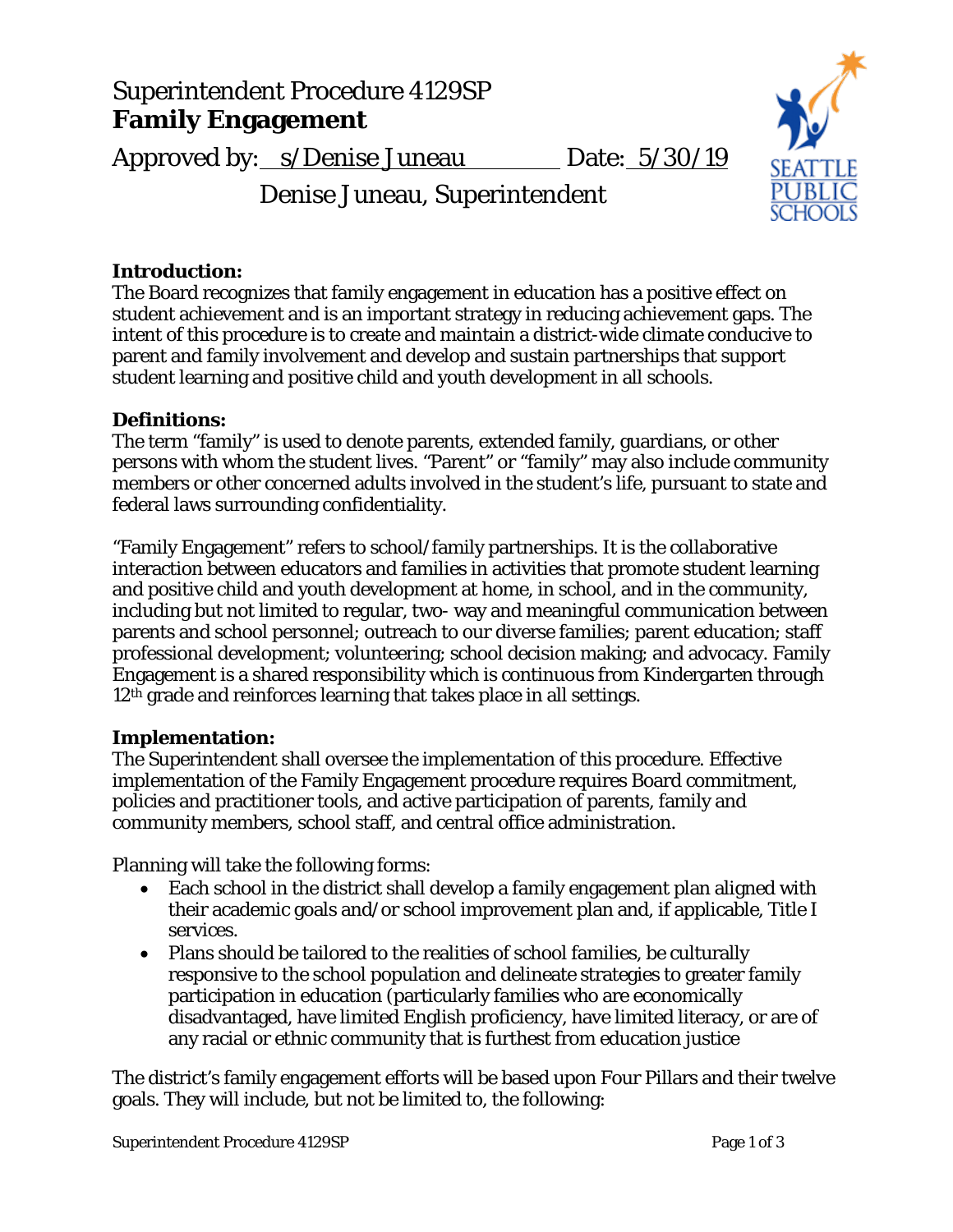- A. **Welcoming Environment**: Activities to encourage a variety of parental and familial volunteer opportunities in schools both in the classroom and in other areas of the school including attendance at local school programs and events. Schools and central office staff provide a welcoming environment to all. Support and assistance is valued and sought.
- B. **Two-Way Communication**: Regular and effective two-way communication between all families and schools regarding student achievement, district policies and procedures, local school operating procedures, and an individual child's progress.
- C. **Facilitating Respectful Interactions**: Promote and Support effective student readiness to learn. We learn from families and families learn from us. Information and programs for families on how to establish a home environment to support learning and appropriate behavior.
- D. **Sharing Power and Responsibility**: Information and programs for families about how they can assist their own children to learn and meet the student's shortterm and long-term educational goals. Create a supportive environment for learning at home, at school and in the community that honors our diverse cultures.

In order to achieve these goals, the district and school staff will comply with the roles and responsibilities that are outlined below.

## **District Administrators and Staff will:**

Work with Principals to build their capacity to support their staff to have stronger, healthier relationships with families.

- Provide professional development for central office teams and school-based staff to strengthen family engagement practices.
- Work in partnership with Community Based Organizations (CBO's) that are building parent/guardian capacity to engage with schools to advocate for students.
- Develop sustainable systems for district/school staff and families to develop effective partnerships and positive problem resolution.
- Provide trainings for families to make district expectations and standards more transparent and to support staff capacity to engage with students and families as key partners in the student's education.

# **School Staff will:**

- Engage with everyone who enters and exits the building with kindness, respect and integrity; ensure quality of facilities and learning tools are equitable and accessible; use materials that are inspiring and culturally relevant.
- Establish cultural and communication norms and preferences with all stakeholders to establish an inclusive and culturally represented learning environment.
- Be as flexible as possible when scheduling appointments and school events with families; engage with students as partners in their education; engage with families as partners and resources in co-creating their student's education.
- Communicate with families across multiple media and methods and respond timely to any family needs pertaining to student learning.